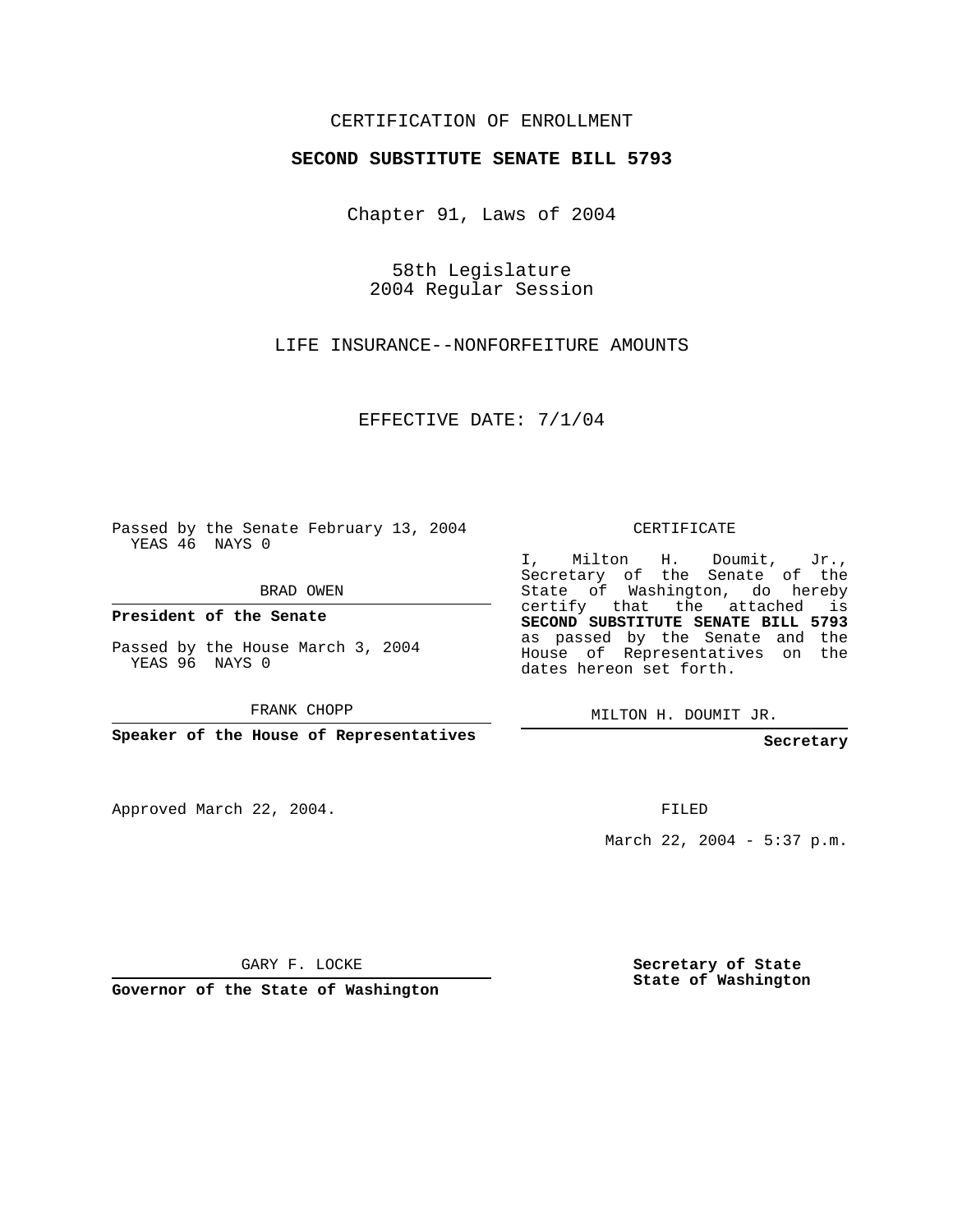## **SECOND SUBSTITUTE SENATE BILL 5793** \_\_\_\_\_\_\_\_\_\_\_\_\_\_\_\_\_\_\_\_\_\_\_\_\_\_\_\_\_\_\_\_\_\_\_\_\_\_\_\_\_\_\_\_\_

\_\_\_\_\_\_\_\_\_\_\_\_\_\_\_\_\_\_\_\_\_\_\_\_\_\_\_\_\_\_\_\_\_\_\_\_\_\_\_\_\_\_\_\_\_

Passed Legislature - 2004 Regular Session

## **State of Washington 58th Legislature 2004 Regular Session**

**By** Senate Committee on Financial Services, Insurance & Housing (originally sponsored by Senators Winsley and Prentice)

READ FIRST TIME 02/04/04.

 1 AN ACT Relating to minimum nonforfeiture amounts applicable to 2 certain contracts of life insurance and annuities; amending RCW 3 48.23.430 and 48.23.440; and providing an effective date.

4 BE IT ENACTED BY THE LEGISLATURE OF THE STATE OF WASHINGTON:

 5 **Sec. 1.** RCW 48.23.430 and 1982 1st ex.s. c 9 s 23 are each amended 6 to read as follows:

 In the case of contracts issued on or after the operative date of this section as defined in RCW 48.23.520, no contract of annuity, except as stated in RCW 48.23.420, may be delivered or issued for delivery in this state unless it contains in substance the following provisions, or corresponding provisions which in the opinion of the commissioner are at least as favorable to the contract holder, upon cessation of payment of considerations under the contract:

14 (1) That upon cessation of payment of considerations under a 15 contract, <u>or upon the written request of the contract owner,</u> the 16 company ((will)) shall grant a paid-up annuity benefit on a plan 17 stipulated in the contract of such value as is specified in RCW 18 48.23.450, 48.23.460, 48.23.470, 48.23.480, and 48.23.500;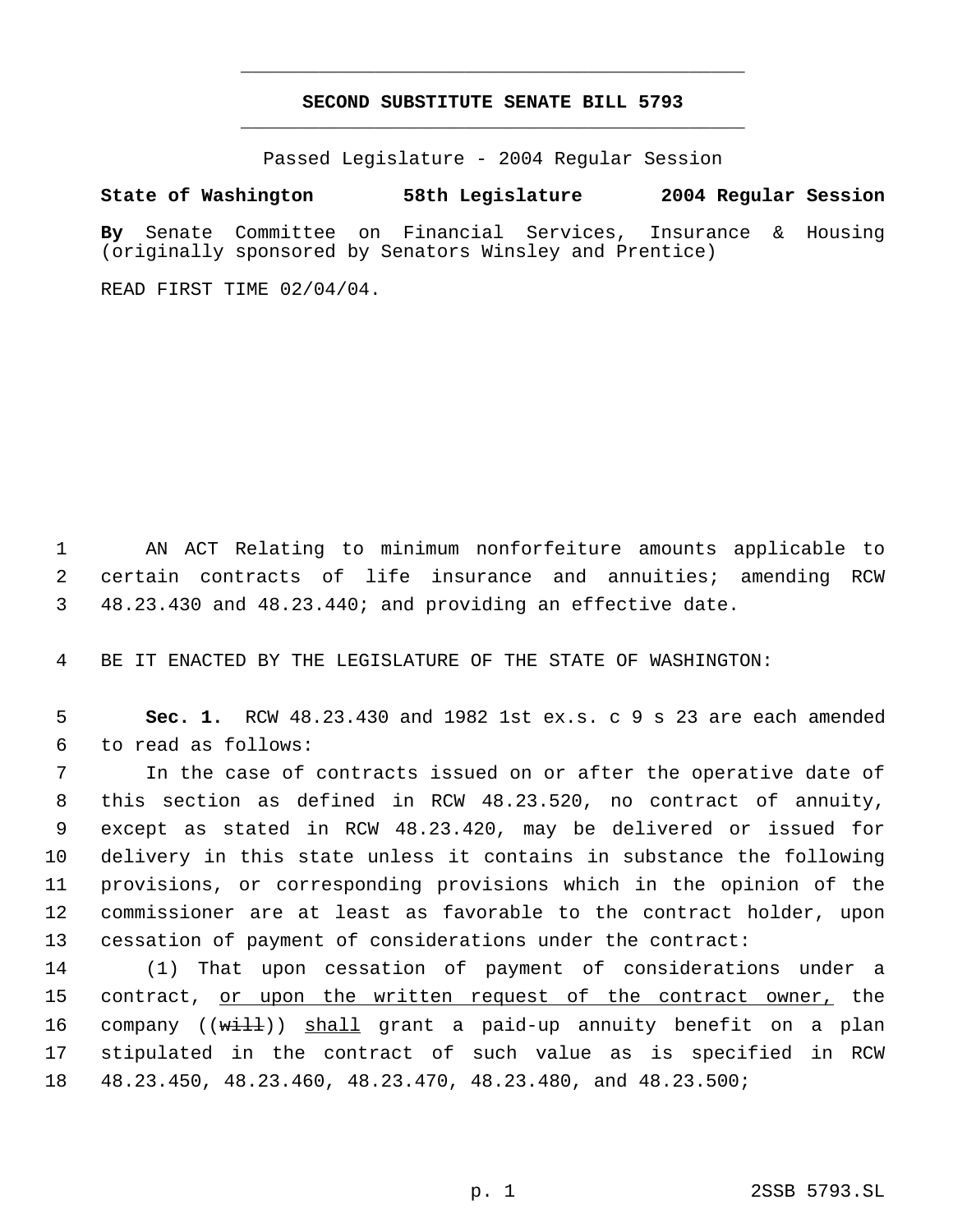(2) If a contract provides for a lump sum settlement at maturity, or at any other time, that upon surrender of the contract at or before 3 the commencement of any annuity payments, the company ((will)) shall pay in lieu of any paid-up annuity benefit a cash surrender benefit of such amount as is specified in RCW 48.23.450, 48.23.460, 48.23.480, and 6 48.23.500. The company (( $shaH$ )) may reserve the right to defer the 7 payment of such cash surrender benefit for a period  $((e f))$  not to exceed six months after demand therefor with surrender of the contract 9 after making written request and receiving written approval of the commissioner. The request shall address the necessity and equitability to all policyholders of the deferral;

 (3) A statement of the mortality table, if any, and interest rates used in calculating any minimum paid-up annuity, cash surrender, or death benefits that are guaranteed under the contract, together with sufficient information to determine the amounts of such benefits; and

 (4) A statement that any paid-up annuity, cash surrender, or death benefits that may be available under the contract are not less than the minimum benefits required by any statute of the state in which the contract is delivered and an explanation of the manner in which such benefits are altered by the existence of any additional amounts credited by the company to the contract, any indebtedness to the company on the contract, or any prior withdrawals from or partial surrenders of the contract.

 Notwithstanding the requirements of this section, any deferred annuity contract may provide that if no considerations have been received under a contract for a period of two full years and the portion of the paid-up annuity benefit at maturity on the plan stipulated in the contract arising from considerations paid before such period would be less than twenty dollars monthly, the company may at its option terminate the contract by payment in cash of the then present value of the portion of the paid-up annuity benefit, calculated on the basis of the mortality table, if any, and interest rate specified in the contract for determining the paid-up annuity benefit, and by such payment is relieved of any further obligation under such contract.

 **Sec. 2.** RCW 48.23.440 and 1982 1st ex.s. c 9 s 24 are each amended to read as follows: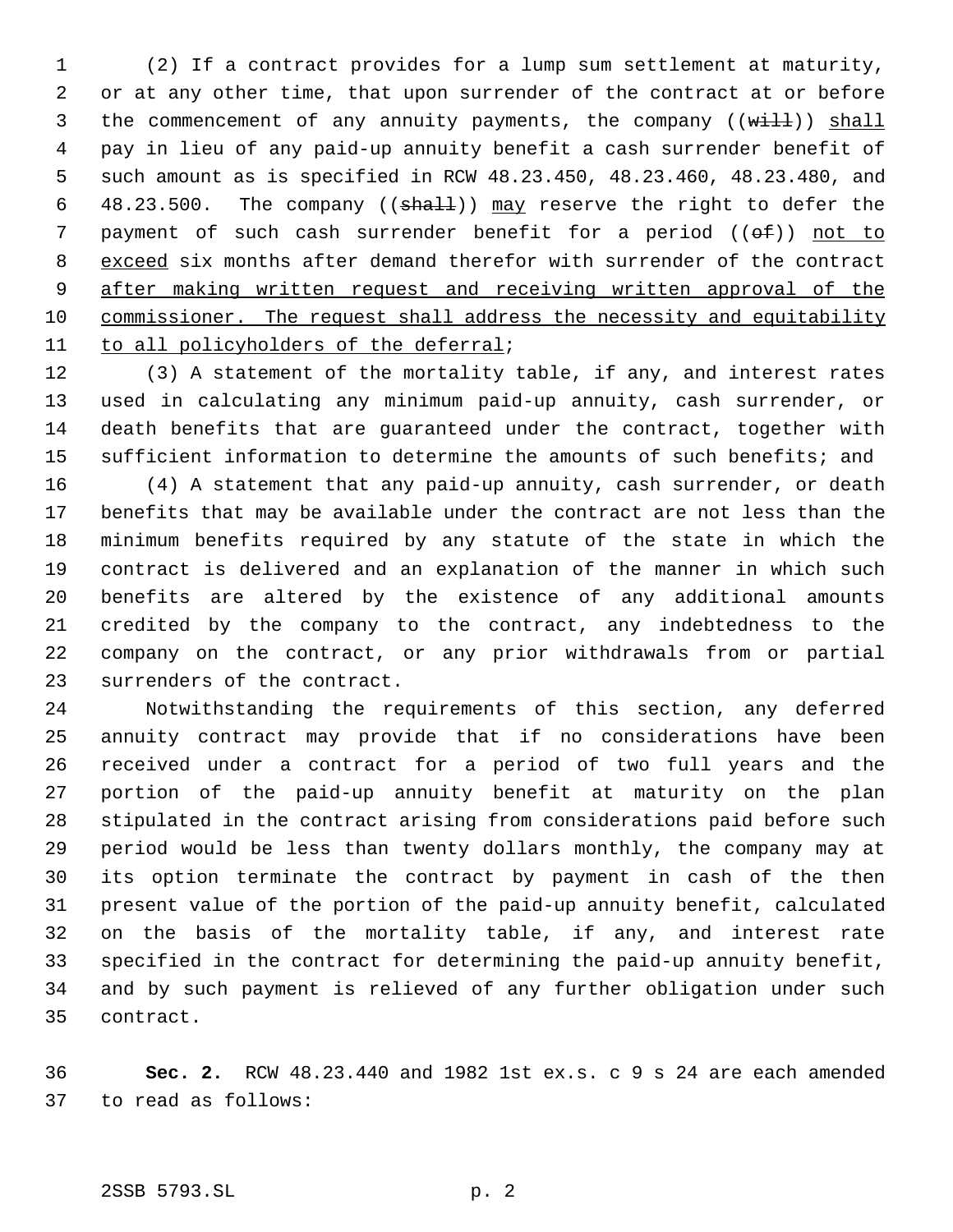The minimum values as specified in RCW 48.23.450, 48.23.460, 48.23.470, 48.23.480, and 48.23.500 of any paid-up annuity, cash surrender, or death benefits available under an annuity contract shall be based upon minimum nonforfeiture amounts as defined in this section. (1) ((With respect to contracts providing for flexible 6 considerations,)) The minimum nonforfeiture amount at any time at or prior to the commencement of any annuity payments is equal to an 8 accumulation up to such time at  $((a))$  rates of interest  $((of-three$  percent per annum of percentages)) as indicated in subsection (2) of this section of the net considerations, as defined in this subsection, 11 paid prior to such time, decreased by the sum of the following:

 (a) Any prior withdrawals from or partial surrenders of the 13 contract accumulated at  $((a))$  rates of interest  $((of three percent per$ 14  $\frac{1}{2}$  annum)) as indicated in subsection (2) of this section; ((and))

 (b) An annual contract charge of fifty dollars, accumulated at 16 rates of interest as indicated in subsection (2) of this section;

 (c) Any premium tax paid by the insurer for the contract, accumulated at rates of interest as indicated in subsection (2) of this section; and

 $( d )$  The amount of any indebtedness to the company on the contract, 21 including interest due and accrued((, and increased by any existing 22 additional amounts credited by the company to the contract)).

 The net considerations for a given contract year used to define the 24 minimum nonforfeiture amount shall be an amount ((not less than zero 25 and shall be)) equal to ((the corresponding)) eighty-seven and one-half 26 percent of the gross considerations credited to the contract during 27 that contract year ((less an annual contract charge of thirty dollars and less a collection charge of one dollar and twenty-five cents per consideration credited to the contract during that contract year. The percentages of net considerations shall be sixty-five percent of the net consideration for the first contract year and eighty-seven and one- half percent of the net considerations for the second and later contract years. Notwithstanding the provisions of the preceding sentence, the percentage shall be sixty-five percent of the portion of the total net consideration for any renewal contract year which exceeds by not more than two times the sum of those portions of the net considerations in all prior contract years for which the percentage was 38 sixty-five percent.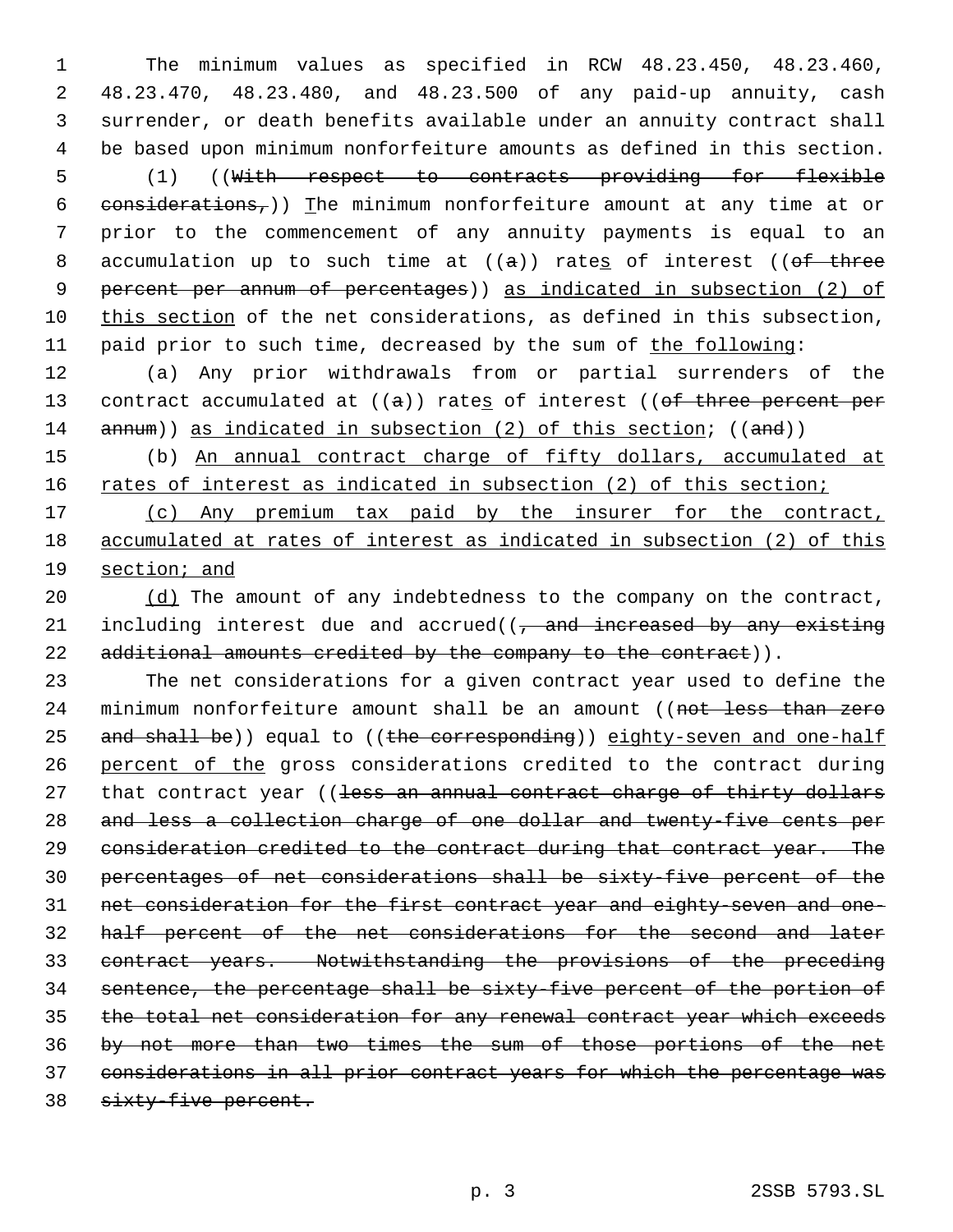(2) With respect to contracts providing for fixed scheduled considerations, minimum nonforfeiture amounts shall be calculated on the assumption that considerations are paid annually in advance and shall be defined as for contracts with flexible considerations which 5 are paid annually with two exceptions:

 (a) The portion of the net consideration for the first contract year to be accumulated shall be the sum of sixty-five percent of the net consideration for the first contract year plus twenty-two and one- 9 half percent of the excess of the net consideration for the first 10 contract year over the lesser of the net considerations for the second 11 and third contract years; and

12 (b) The annual contract charge shall be the lesser of (i) thirty 13 dollars or (ii) ten percent of the gross annual consideration.

14 (3) With respect to contracts providing for a single consideration, minimum nonforfeiture amounts shall be defined as for contracts with flexible considerations except that the percentage of net consideration used to determine the minimum nonforfeiture amount shall be equal to 18 ninety percent and the net consideration shall be the gross 19 consideration less a contract charge of seventy-five dollars)).

 (2) The interest rate used in determining minimum nonforfeiture amounts shall be an annual rate of interest determined as the lesser of three percent per annum and the following, which shall be specified in the contract if the interest rate will be reset:

24 (a) The five-year constant maturity treasury rate reported by the federal reserve as of a date certain, or averaged over a period, rounded to the nearest one-twentieth of one percent, specified in the contract no longer than fifteen months prior to the contract issue date 28 or redetermination date under (d) of this subsection;

(b) Reduced by one hundred twenty-five basis points;

30 (c) Where the resulting interest rate is not less than one percent; and

 (d) The interest rate shall apply to an initial period and may be 33 redetermined for additional periods. The redetermination date, basis, 34 and period, if any, shall be stated in the contract. The basis is the date or average over a specified period that produces the value of the five-year constant maturity treasury rate to be used at each redetermination date.